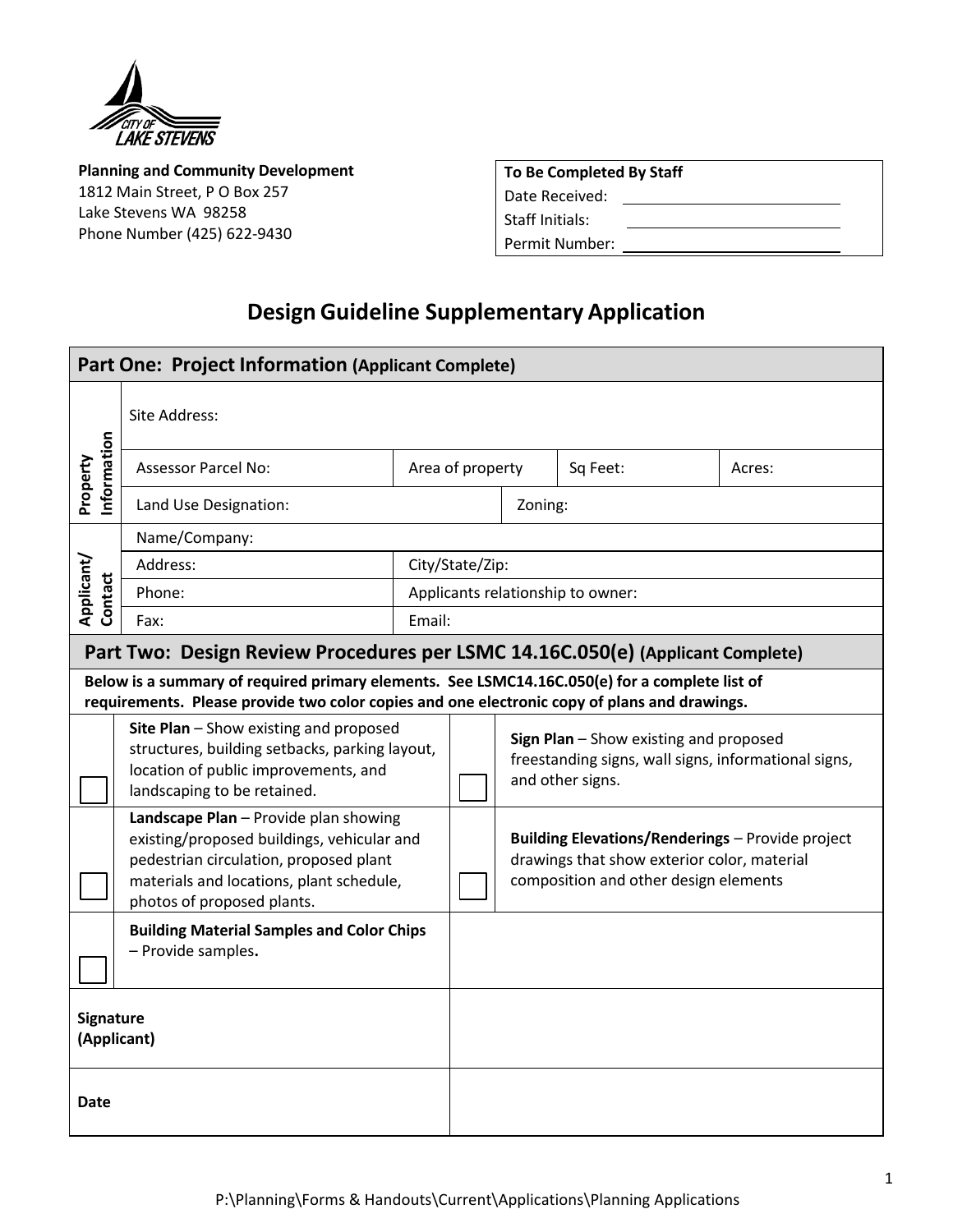## **Part Three: Design Guidelines (Applicant Complete)**

**Section II ‐ Site Orientation and Design**. Please indicate how your project addresses the principles found in *City of Lake Stevens Design Guidelines* sections IIA – IIH. Identify where the specific elements are located on the plans. If the principle does not apply to your project, indicate why not.

| A. Pedestrian Orientation & Streetscape          |  |
|--------------------------------------------------|--|
| 1. Pedestrian Oriented Zone                      |  |
| 2. Street Landscaping                            |  |
| 3. Setbacks                                      |  |
| 4. Site Landscaping                              |  |
| 5. Drive-through Use                             |  |
| <b>B. Architectural Landmarks &amp; Gateways</b> |  |
| 1. Structural Elements                           |  |
| C. Plazas, Courtyards & Seating Areas            |  |
| 1. Plazas, Courtyard & Seating                   |  |
| D. Lighting                                      |  |
| 1. Street Light                                  |  |
| 2. Site Lighting                                 |  |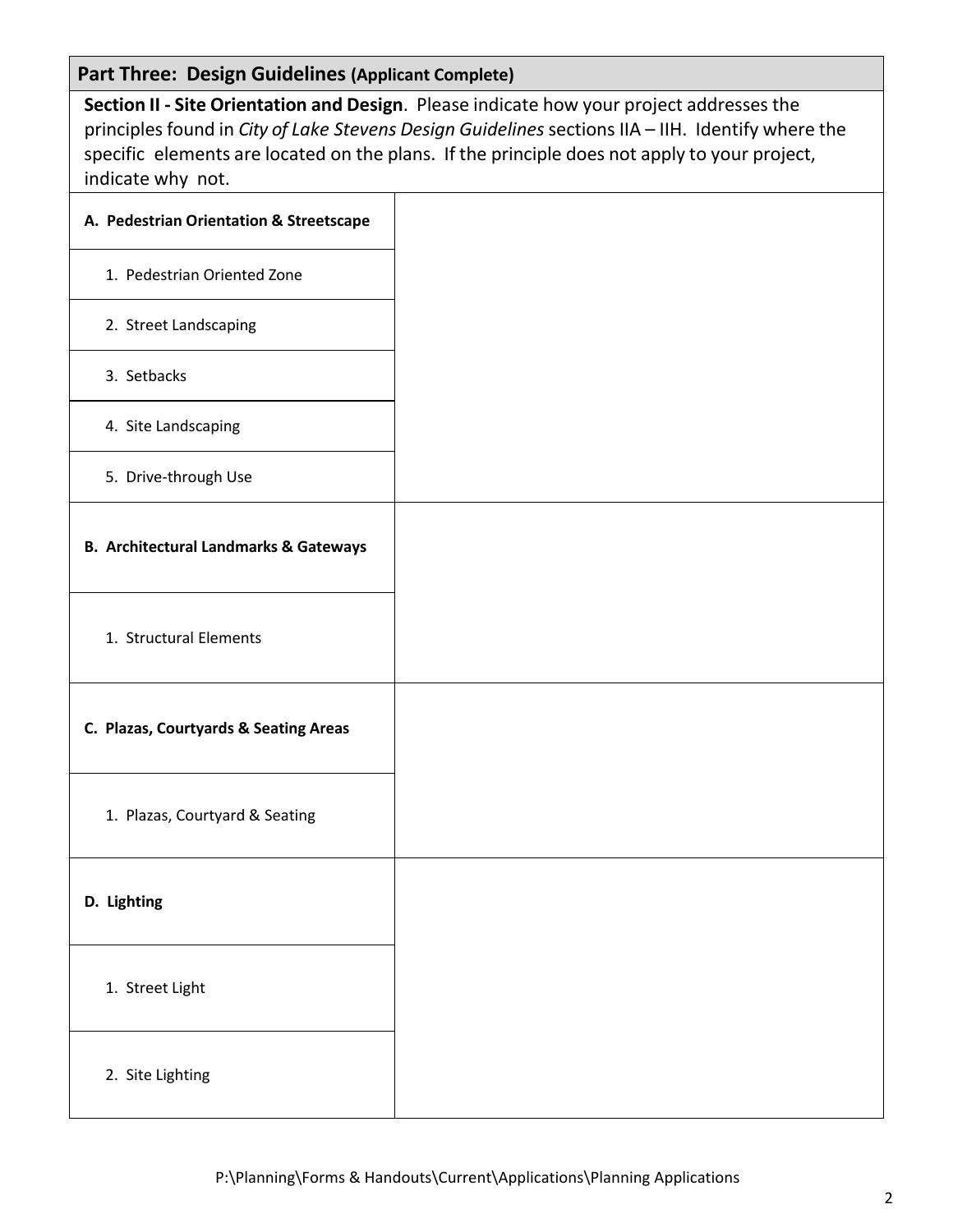| E. Crosswalks & Intersections.             |  |
|--------------------------------------------|--|
| 1. Crosswalks & Intersection<br>Treatments |  |
| <b>F. Pedestrian Connections</b>           |  |
| 1. Pedestrian Pathways                     |  |
| G. Parking Lots                            |  |
| 1. Configuration and Screening             |  |
| 2. Landscaping                             |  |
| 3. Parking Structures                      |  |
| H. Screening of Trash & Service Areas      |  |
| 1. Service Areas                           |  |
| <b>Additional Comments:</b>                |  |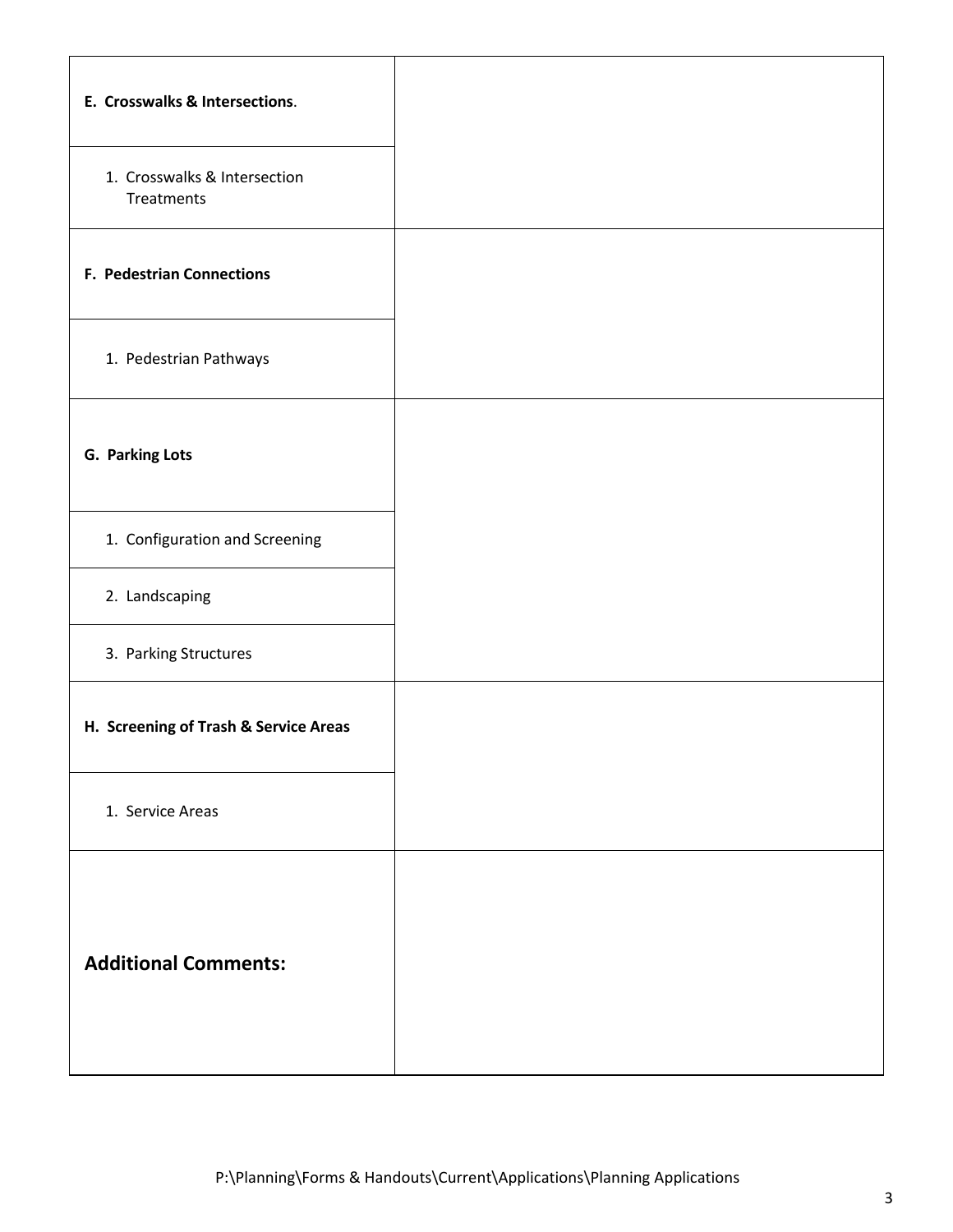**Section III ‐ Building Design**. Please indicate how your project addresses the principles found in *City of Lake Stevens Design Guidelines* sections IIIA – IIIE. Identify where the specific elements are located on the plans. If the principle does not apply to your project, indicate why not.

| A. Primary Orientation         |  |
|--------------------------------|--|
| <b>B. Ground Level Details</b> |  |
| 1. Entrances                   |  |
| 2. Weather Protection          |  |
| 3. Façade Details              |  |
| 4. Blank Wall Treatments       |  |
| C. Massing and Articulation    |  |
| 1. Massing                     |  |
| 2. Articulation                |  |
| D. Architectural Character     |  |
| 1. Design Concept              |  |
| 2. Building Material           |  |
| 3. Windows                     |  |
| 4. Rooflines                   |  |
| 5. Screening Rooftop Equipment |  |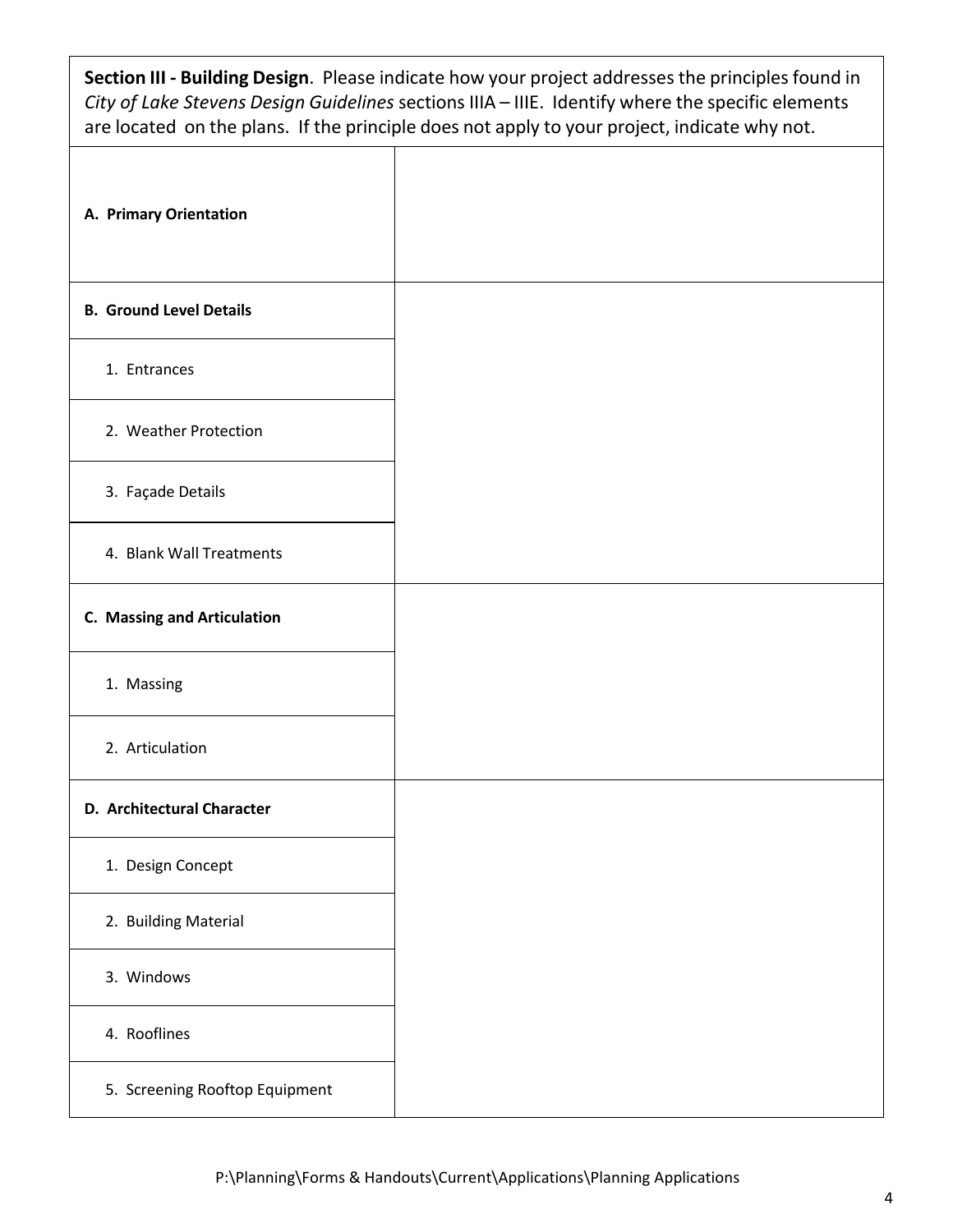| E. Signs                                                                                                                                                                                                                                                                                                         |  |  |  |
|------------------------------------------------------------------------------------------------------------------------------------------------------------------------------------------------------------------------------------------------------------------------------------------------------------------|--|--|--|
| 1. Creativity and Quality Design                                                                                                                                                                                                                                                                                 |  |  |  |
| 2. Freestanding Signs                                                                                                                                                                                                                                                                                            |  |  |  |
| 3. Pedestrian-Oriented & Wall Signs                                                                                                                                                                                                                                                                              |  |  |  |
| <b>Additional Comments:</b>                                                                                                                                                                                                                                                                                      |  |  |  |
| Section IV - Multifamily Neighborhoods. Please indicate how your project addresses the<br>principles found in City of Lake Stevens Design Guidelines sections IVA - IVC. Identify where the<br>specific elements are located on the plans. If the principle does not apply to your project,<br>indicate why not. |  |  |  |
| A. Site Design                                                                                                                                                                                                                                                                                                   |  |  |  |
| 1. Orientation                                                                                                                                                                                                                                                                                                   |  |  |  |
| 2. Landscaping                                                                                                                                                                                                                                                                                                   |  |  |  |
| 3. Outdoor Spaces                                                                                                                                                                                                                                                                                                |  |  |  |